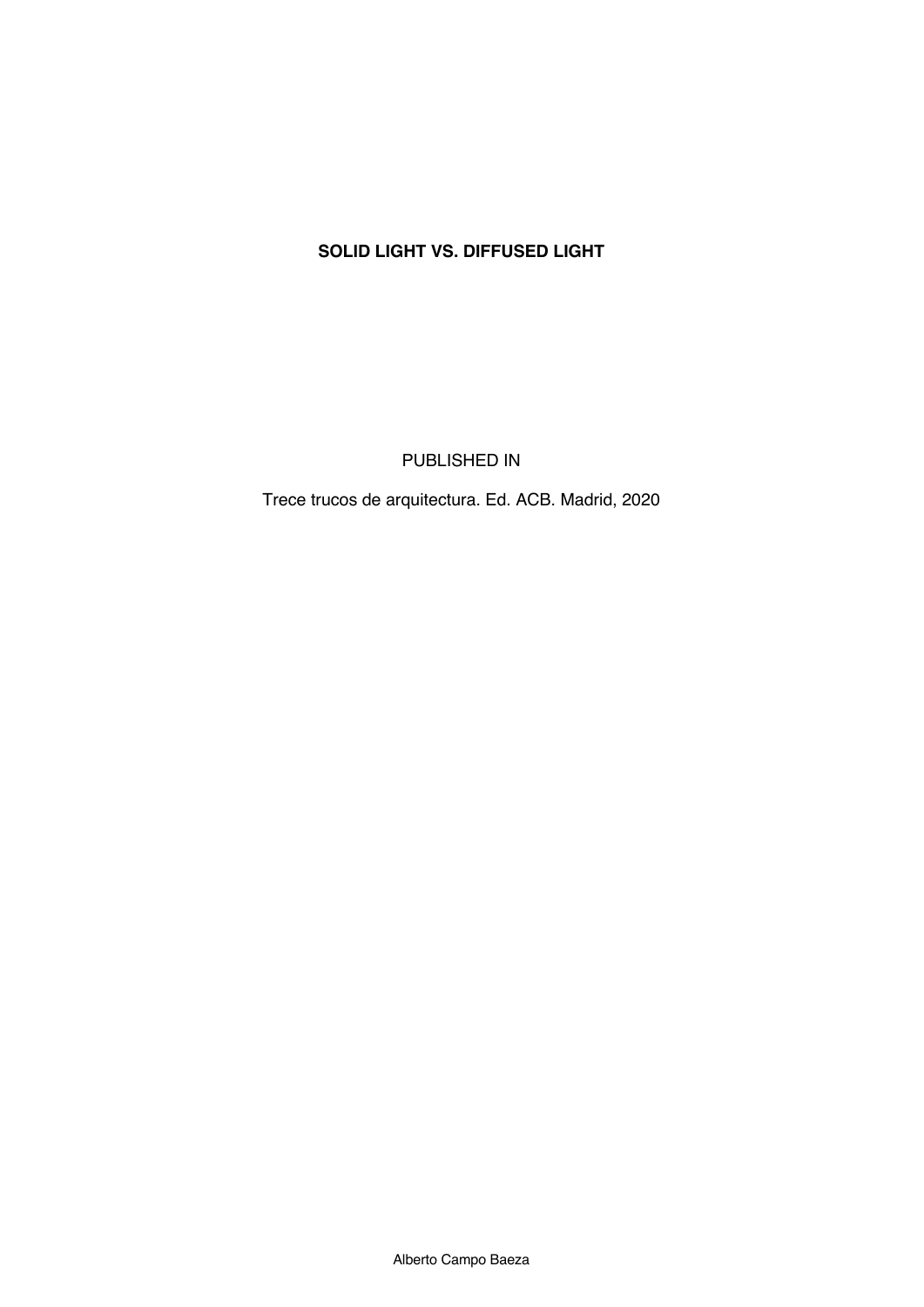## **SOLID LIGHT VS. DIFFUSED LIGHT**

Of course, rather than confronting the two types of light, solid *versus* diffuse light, we should speak of solid light piercing a space filled with diffuse light. As if it were the rays of the sun passing through a cloud. That which some painters had already represented in their paintings.

Can it be understood that working with only translucent light in a single space can be considered a mechanism of architecture? I think so.

If we erect a translucent space, filled only with whitish translucent light, we might think we are building a cloud. I have before me three images of translucent spaces of the first order: Pierre Chareau's Maison de Verre in Paris from 1932, Angelo Mangiarotti's Baranzate Church in Milan from 1958, and Myron Goldsmith's Keating Hall at IIT Chicago from 1968. All three are sublime examples of this architecture made with translucent light, with only whitish translucent light. The three spaces also have in common that they are rectangular in plan and of great height, and that their roof is opaque. And the light in all three is fascinating.

When I proposed something similar, first for the Porta Milano project and then for the MIA in New York, everyone jumped on me and exclaimed in unison: "Impossible. It doesn't meet any of the requirements of the current regulations." Indeed, the facility engineers, the glass engineers, and my co-workers were all right. But what about the sheer beauty of that space, wasn't it worth it? It is true that, in my case, the ceiling was also made of translucent glass, which complicated matters even more.

In my case, I proposed a light, all-encompassing structure composed of bars both horizontally and vertically, which was painted all in white. It was then covered on the outside and inside, top and sides, with a double skin of translucent glass. This created a large air chamber that was conditioned with hot or cold air as needed to control the interior temperature. And all the large interior space with a beautiful light, like a cloud. Then we worked with small perforations in both layers, so that the light could be seen to move.

After many diverse and amusing vicissitudes, everything came to nothing. Like when something on the computer gets complicated and is minimized hoping that in that mysterious place everything is going to fix itself.

I must say that not only is the proposal credible, but it can be considered a true architectural mechanism. The building we did in Zamora had something of this, although there it was all transparent and very transparent.

Of course, the translucent space, without so many opponents, has already been present in the architecture of past times. Even before the three modern buildings mentioned at